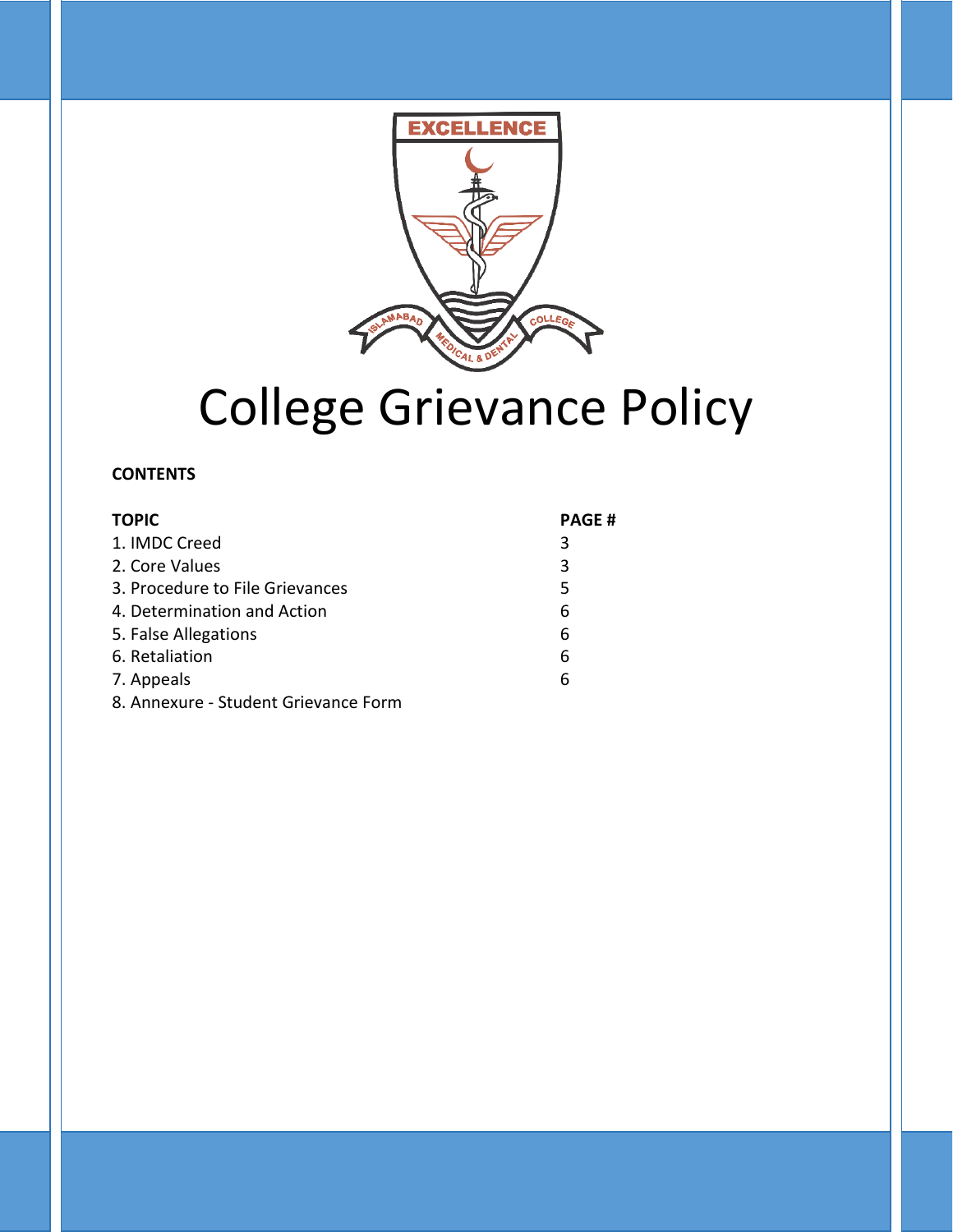This policy is applicable to all the students of Islamabad Medical & Dental College from the date of approval by the Principal, Islamabad Medical & Dental College.

**APPROVAL SIGNATURES:** 

VehaldHummer

Principal **Islamabad Medical & Dental College** 

Page | 2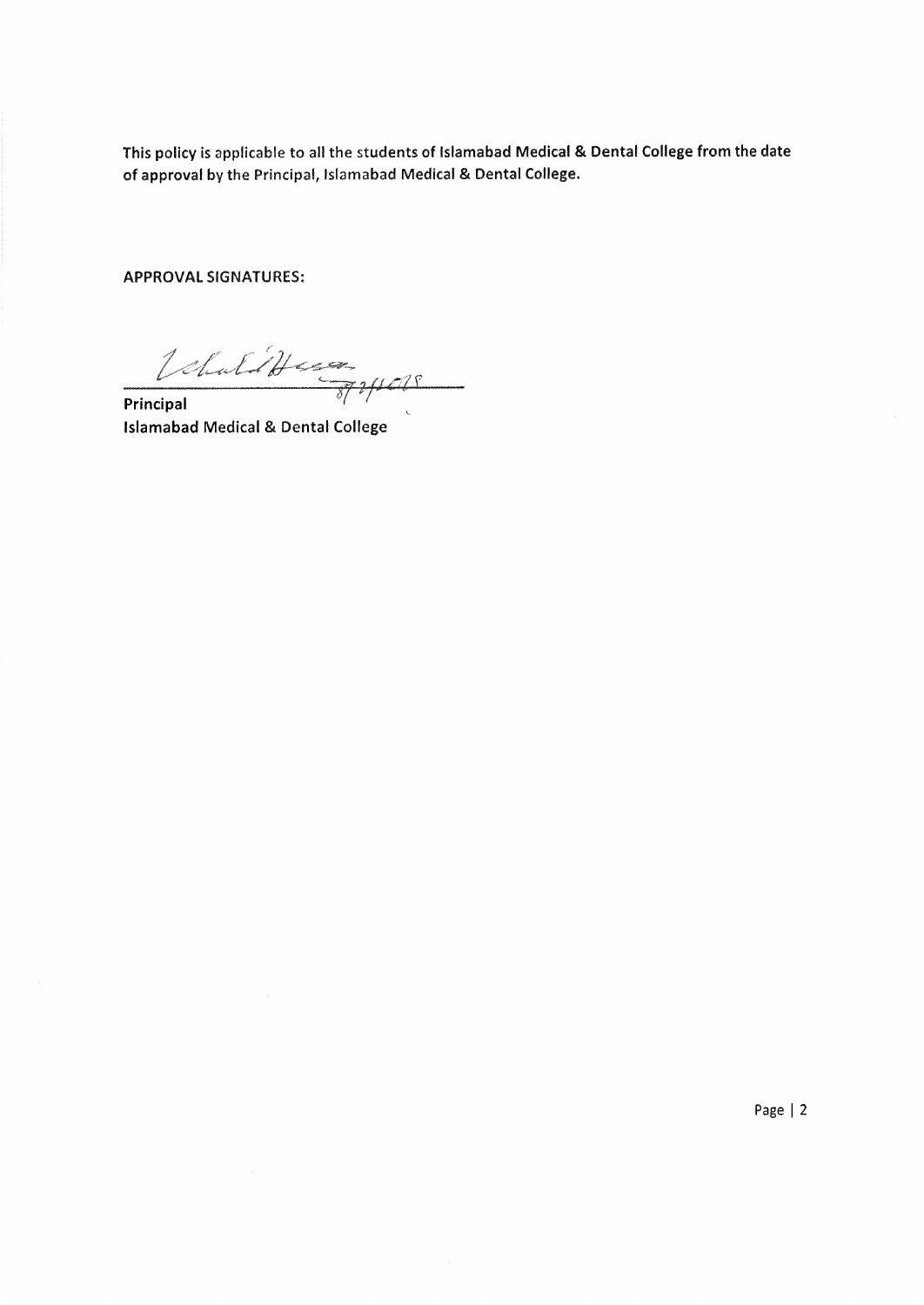## **College Grievance Policy**

## **IMDC Creed**

The creed is a complement to the college's conduct code. It explains why we regulate and restrict what we do. It forms the basis for and serves as "a summary of what is expected by the institution."

It can be called our "summary of values", "a statement of principles" and "a statement of standards we hope will govern relationships in the community." Some people like to call it a "Social Honor Code" or "a code of Ethics", we like to call it a "teaching tool" in the hope that faculty and staff will use it to help students claim the rights and respect they deserve and to understand the obligations and assumptions that come with being a member of the IMDC community.

If you remember when you were young and wanted to do something your parents did not want you to do, you may also remember how it felt when you asked "Why not?", and they answered,"because we are your parents and we say so." Part of the reason we have the IMDC creed is because we do not want members of our community to feel that way. We feel we have an obligation to respect students and to respond to their legitimate questions– "Why?" or "Why not?" introducing students to the creed is a way we affirm or express our recognition of the worth, dignity and ability of any individual student.

## **Core Values**

**Community of scholars at Islamabad Medical and Dental College is dedicated to personal and academic excellence.**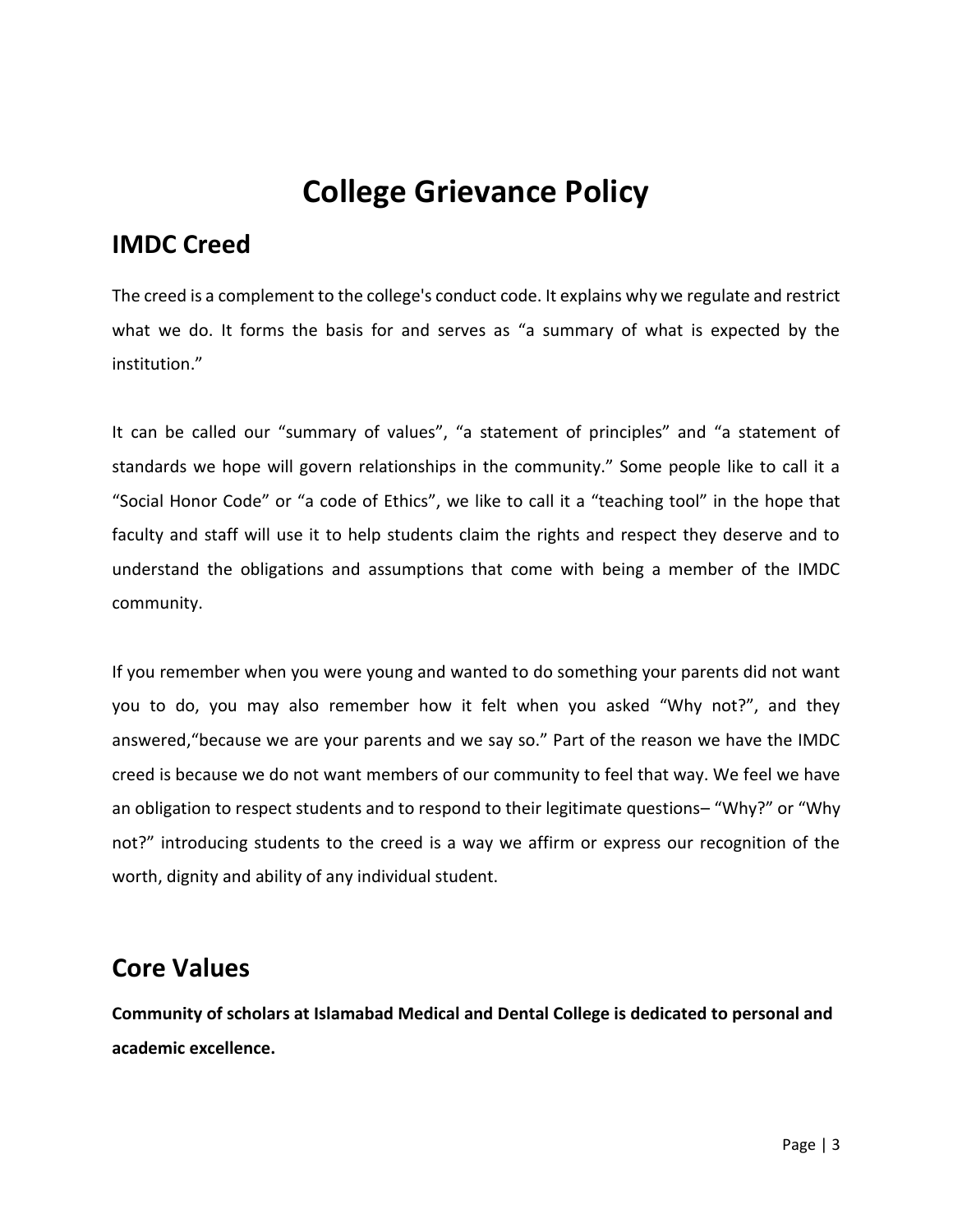Choosing to join this community obligates each member to a code of civilized behaviour. As a member of Islamabad Medical and Dental College Community:

- *I will practice personal and academic integrity*
- *I will respect the dignity of all persons*
- *I will respect the rights and property of others*
- *I will discourage bigotry, while striving to learn from differences in people, ideas and opinions*
- *I will demonstrate concern for others, their feelings, and their need for conditions which support their work and development*

Allegiance to these ideals requires each IMDC community member to refrain from and discourage behaviours which threaten the freedom and respect that every individual deserves.

In the pursuit of his/her academic ends, a student should be free of unfair and improper action by any member of the academic community. A grievance may be initiated by a student when he/she believes that he/she has been subject to unjust action or denied his/her rights as stipulated in college policies & regulations. Such action may be instituted by a student against a faculty/staff member or an administrator. When a student believes an injustice has been done to him/her, he/she may seek redress through the following policy and procedures.

#### **Students may initiate a grievance for any of the following actions:**

1. Grievances related to course assessments to the extent permitted by Student Assessment Policy.

2. Act of threat of intimidation or harassment.

3. Act or threat of physical aggression.

4. Arbitrary action or imposition of sanctions without proper regard for academic due process as specified in college policies & code of conduct.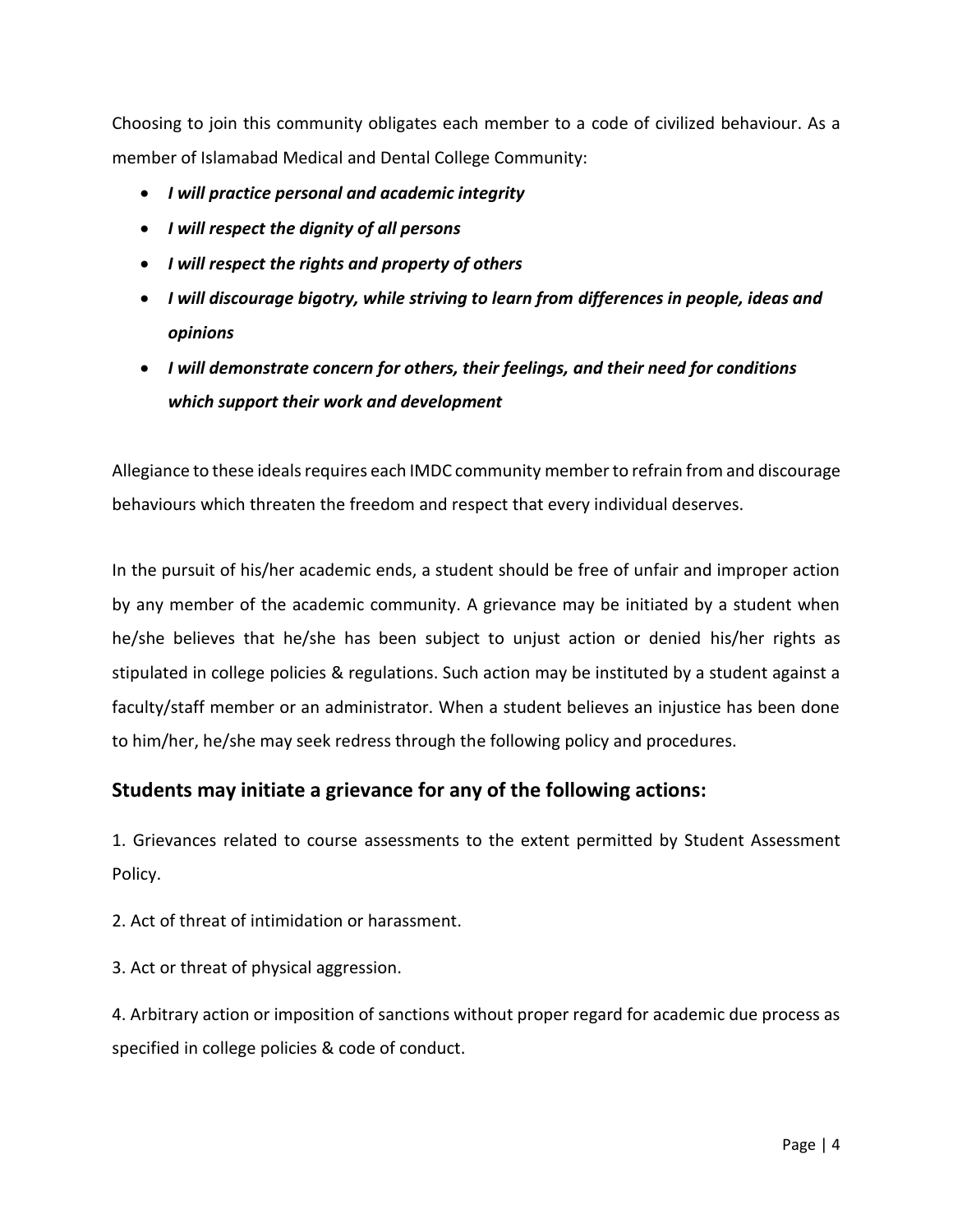5. Violation of student rights as delineated in Academic Council approved college policies for Student Personnel.

#### **Procedure to File Grievances**

- 1. The student who believes an injustice has been done to him/her shall first attempt to resolve his/her grievance by consultation with the following persons in sequence:
	- i. Accused faculty/staff member(s) or administrator.
	- ii. Department Head of accused faculty member, or direct supervisor of accused staff member or direct supervisor of accused administrator as appropriate.
- iii. The Principal, Educational Programs for an academic or designee for non-academic grievance issues.
- 2. If the student still believes that the issue has not been resolved to his/her satisfaction, he/she should submit a signed statement on grievance form specifying the time, place and nature of the grievance to the Principal, Educational Programs or designee.
- 3. The written request for grievance must be filed with the Principal, Educational Programs or designee within thirty (30) calendar days of the time the event occurred or the grievant first learned of the event. A grievance will not be heard if more than thirty (30) calendar days have elapsed in either case.
- 4. Principal, Educational Programs or designee will determine on the basis of the request for grievance whether it states sufficient grounds for a hearing.
- 5. Within ten (10) working days of receiving the request, Principal, Educational Programs or designee shall notify the student through consultation and/or in writing of the findings with the specific reasons for the decision. If the recommendation by the Principal, Educational Programs or designee is to initiate a formal hearing, within ten (10) working days of receiving the decision the student must notify the Principal Educational Programs or designee that he/she is requesting a formal hearing.
- 6. From the time the student receives the Principal, Educational Programs' or designee's decision, any request for the hearing committee to make a determination must be in writing and delivered to the Principal Educational Programs or designee. The notice must be hand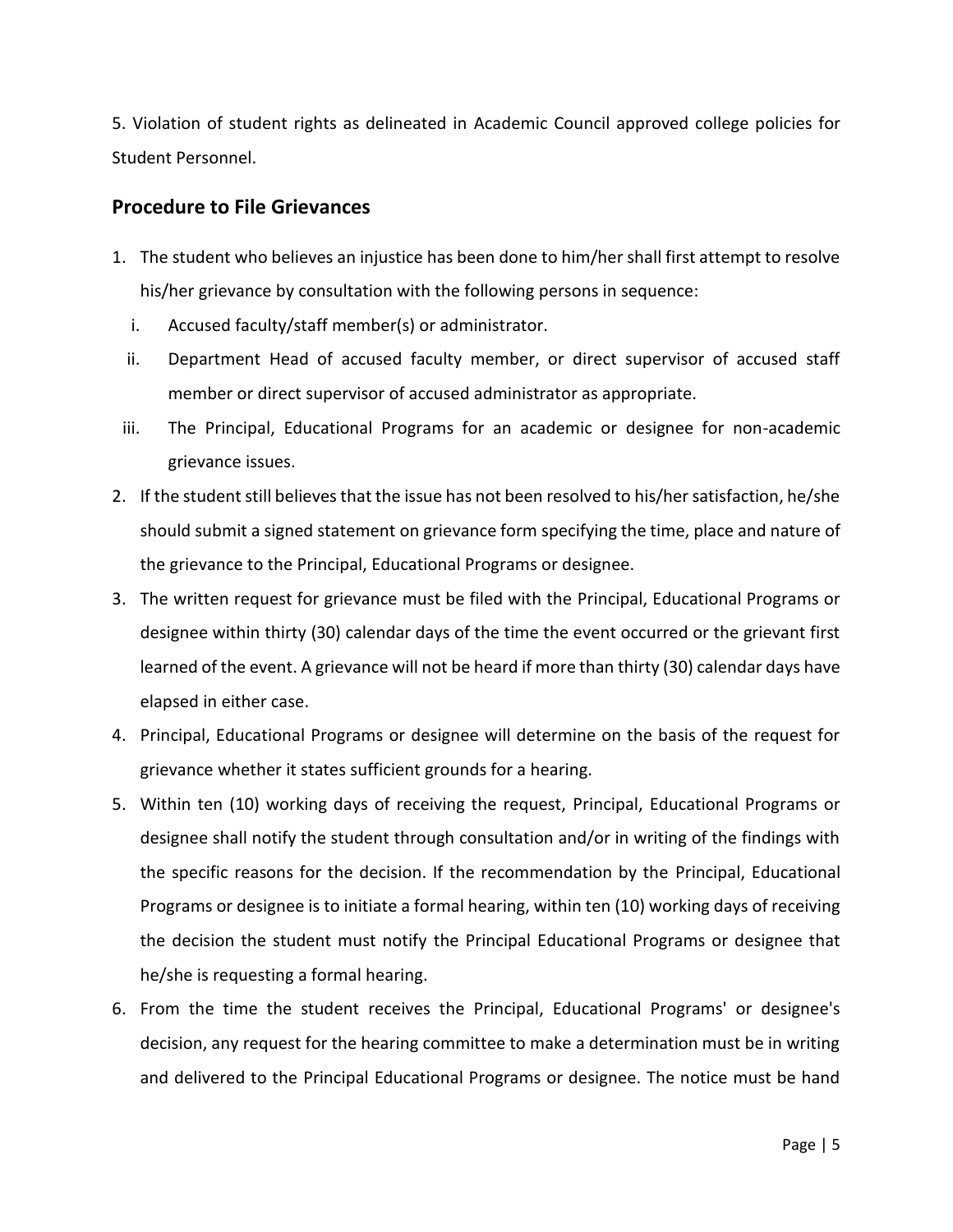delivered by the student or designee or mailed and received by the Principal, Educational Programs or designee within ten (10) working days from the time the student receives the Principal, Educational Programs' or designee's decision.

#### **Determination and Action**

If the determination is that an act of Grievances/harassment has occurred, appropriate action will be taken.

This action may include, but is not limited to:

- Education/Counseling
- Written Reprimand
- Probation
- Termination of employment
- Suspension
- Expulsion
- If not an IMDC community member, the person could be banned from College property.

#### **False Allegations**

Knowingly making a false report will subject the complainant to disciplinary action.

#### **Retaliation**

Any attempt to penalize or retaliate against members of the community involved is absolutely prohibited. A complaint of retaliation will result in a separate incident and be investigated.

#### **Appeals**

Complainant or respondent may file an appeal within 10 academic days of receipt of the Principal, Educational Programs' or designee's decision. The only acceptable grounds for appeal are: a lapse of process that might have made a difference in the outcome, persuasive new evidence, or an inappropriate sanction.

A person may appeal by submitting the following: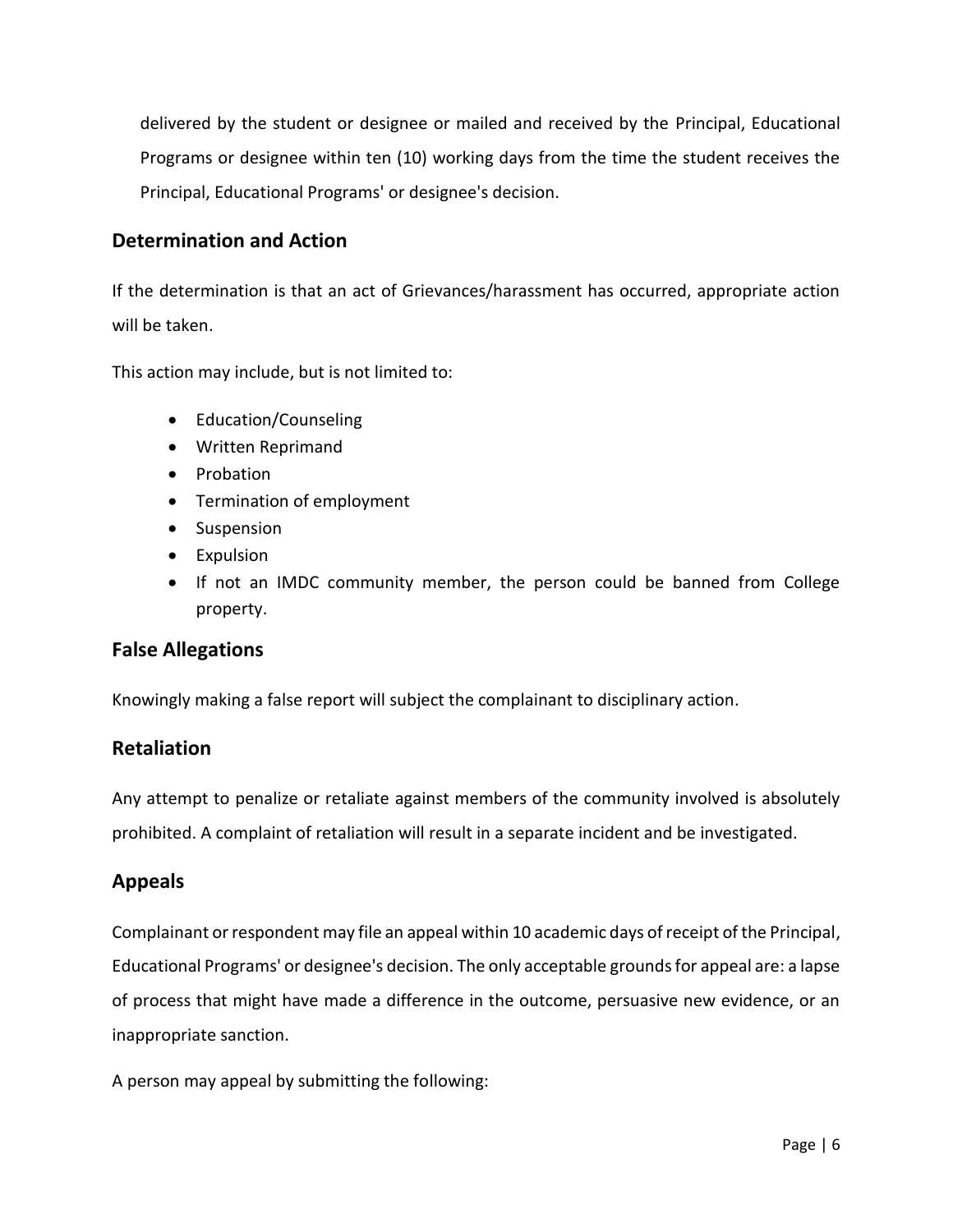- Copy of the original complaint in writing;
- Copy of the Principal, Educational Programs' or designee's decision in writing;
- Statement of reasons for appeal.

If the Principal feels that any of the appeal requires consideration, he will refer it to the Academic Council for consideration/decision.

The decision of the Academic Council shall be final.